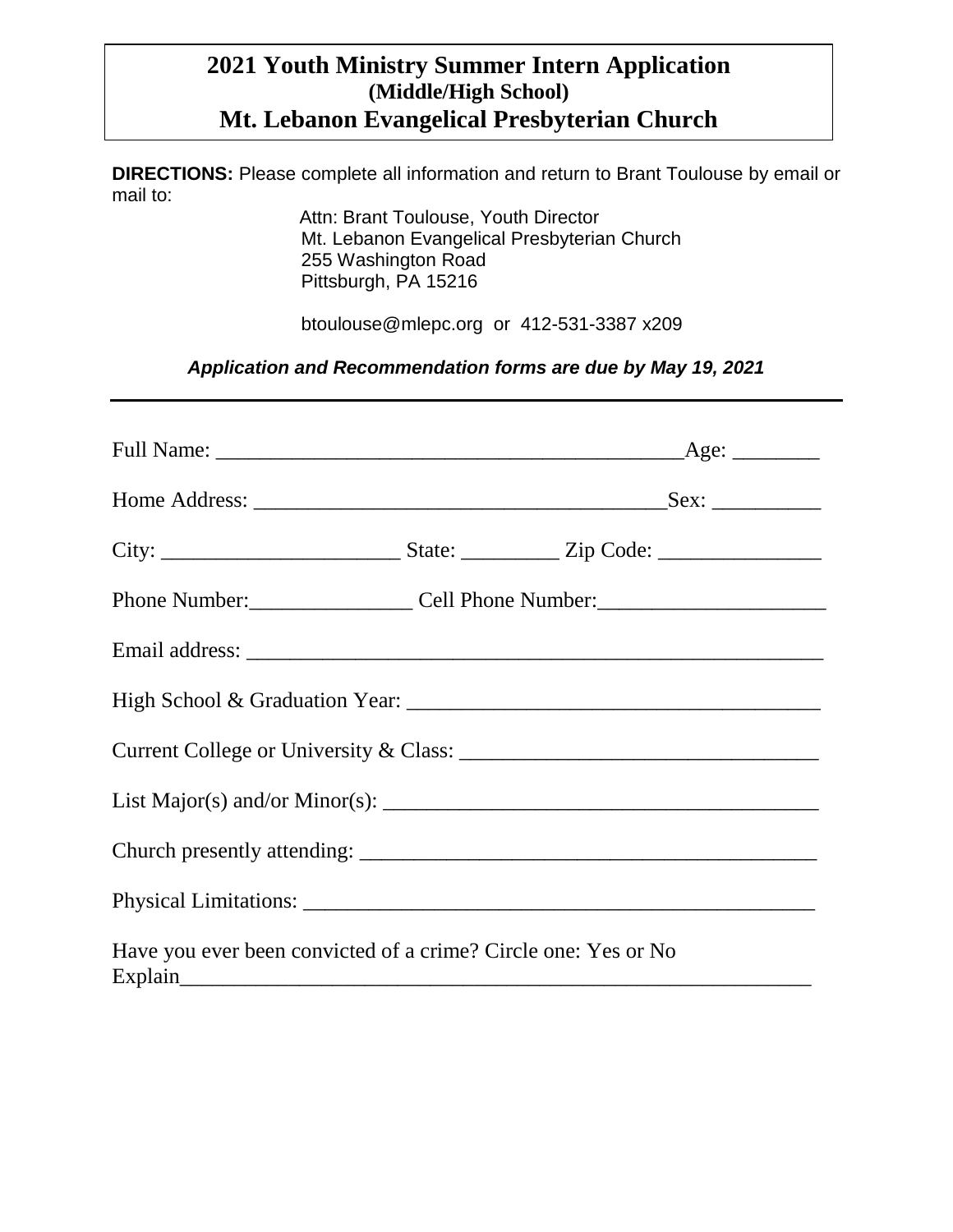In the space provided, please complete the following statements based on your understanding of the Christian faith and your knowledge of Scriptures.

*I believe Jesus Christ is*

*I believe the significance of His life and work is*

*I believe the Bible is*

*A person is a Christian if*

What experiences have you had sharing your faith in Jesus Christ?

Describe the essentials of the gospel message that you would communicate to a child that does not know Christ.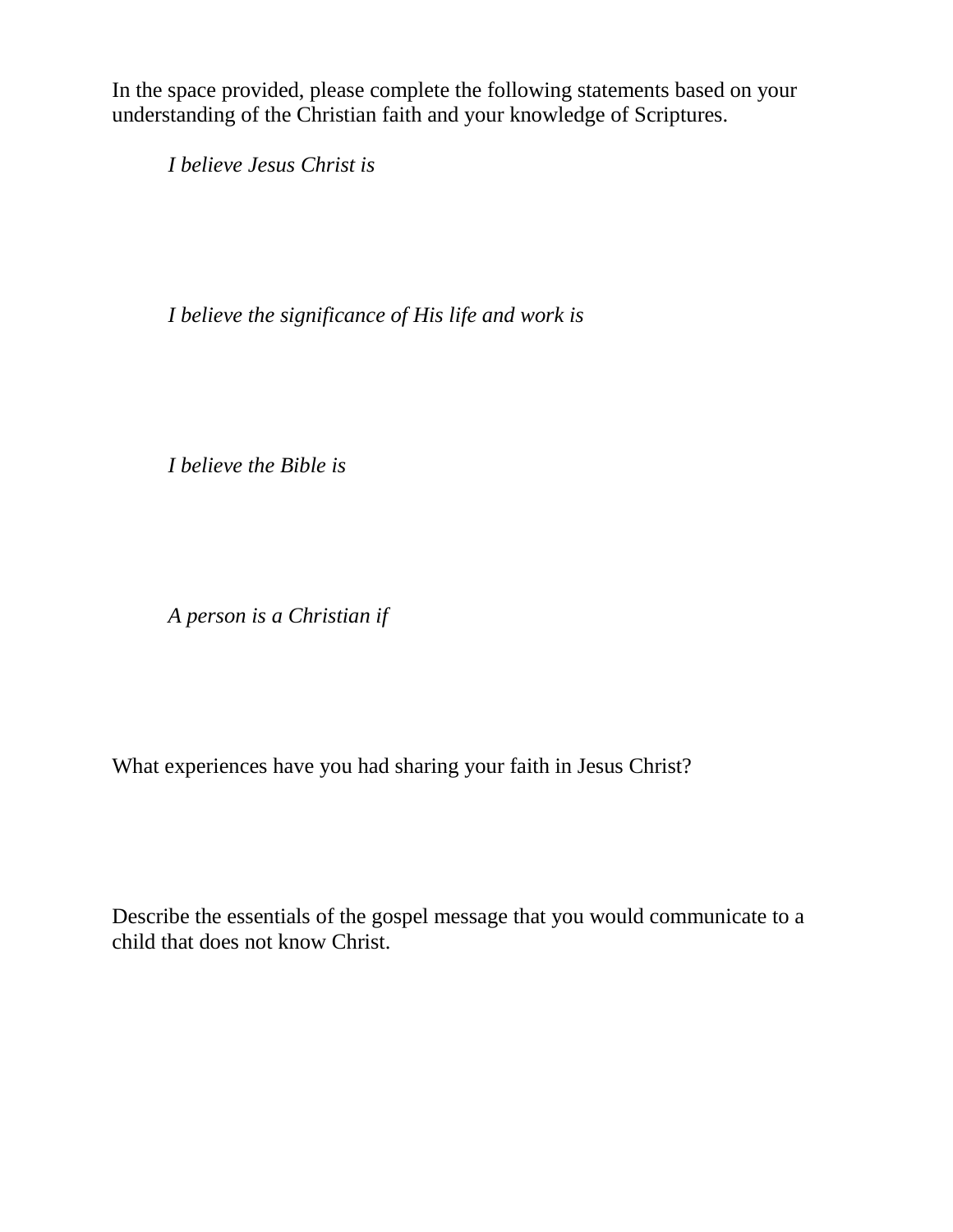Who is one person who has impacted your life for Christ in a very significant way? What about his or her character and lifestyle has impressed you?

What is one thing lacking in our culture today that children and adolescents need? Please explain.

When and how did you come to know Christ?

How have you seen Christ recently working in your life?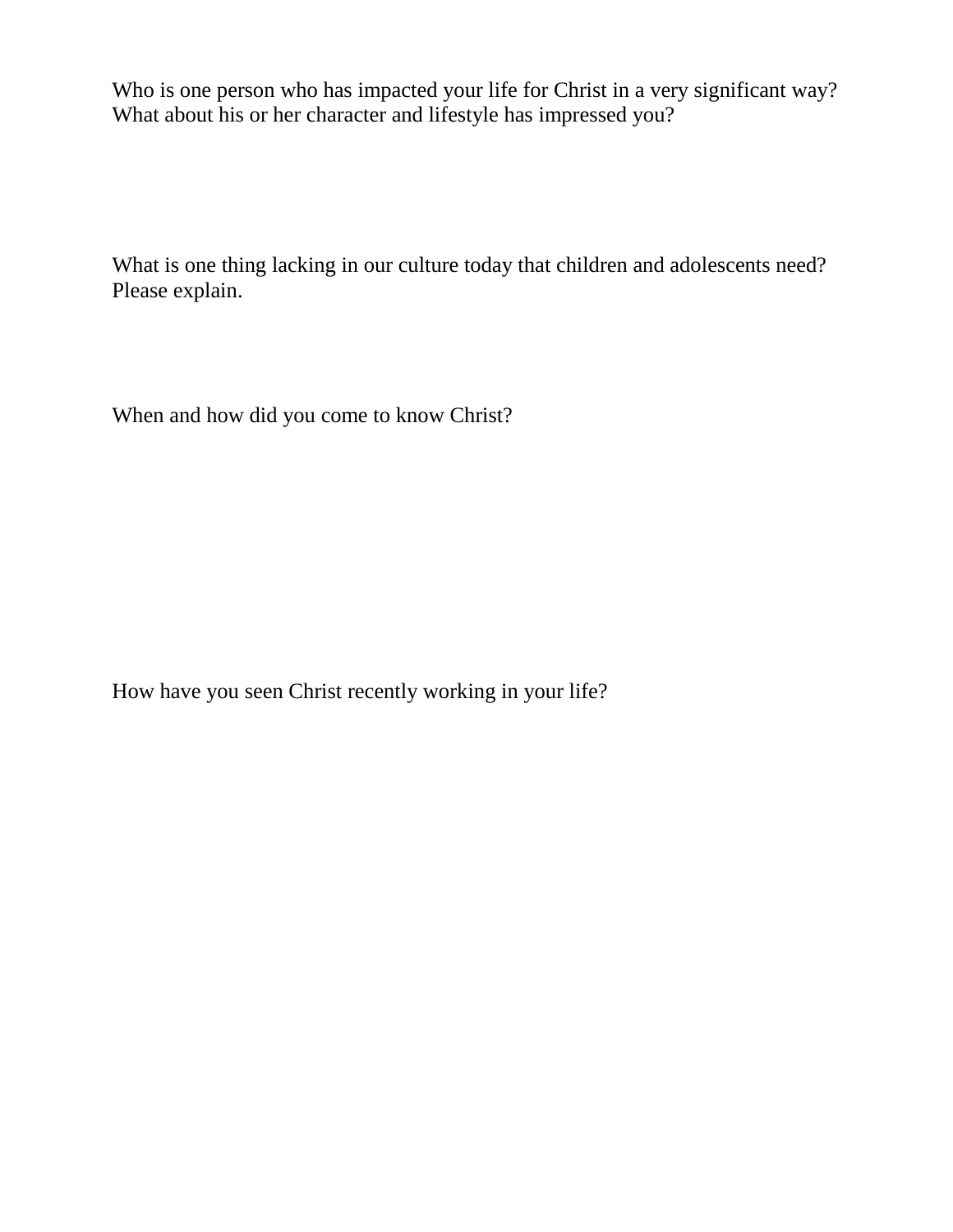# **Pastoral and/or Lay Person Recommendation 2021 Youth Ministry Summer Intern Position (Middle/High School) Mt. Lebanon Evangelical Presbyterian Church**

#### **Please send or email to:**

Attn: Brant Toulouse, Youth Director Mt. Lebanon Evangelical Presbyterian Church 255 Washington Road Pittsburgh, PA 15216 or btoulouse@mlepc.org

## **Due by April 30, 2019**

| Church Channels and the contract of the contract of the contract of the contract of the contract of the contract of the contract of the contract of the contract of the contract of the contract of the contract of the contra |            |  |
|--------------------------------------------------------------------------------------------------------------------------------------------------------------------------------------------------------------------------------|------------|--|
| Email 2008                                                                                                                                                                                                                     | Work Phone |  |
|                                                                                                                                                                                                                                |            |  |
|                                                                                                                                                                                                                                |            |  |

How long have you known the applicant?

In what capacity?

How recently have you been in regular contact with him/her?

Please describe his/her maturity in Christ.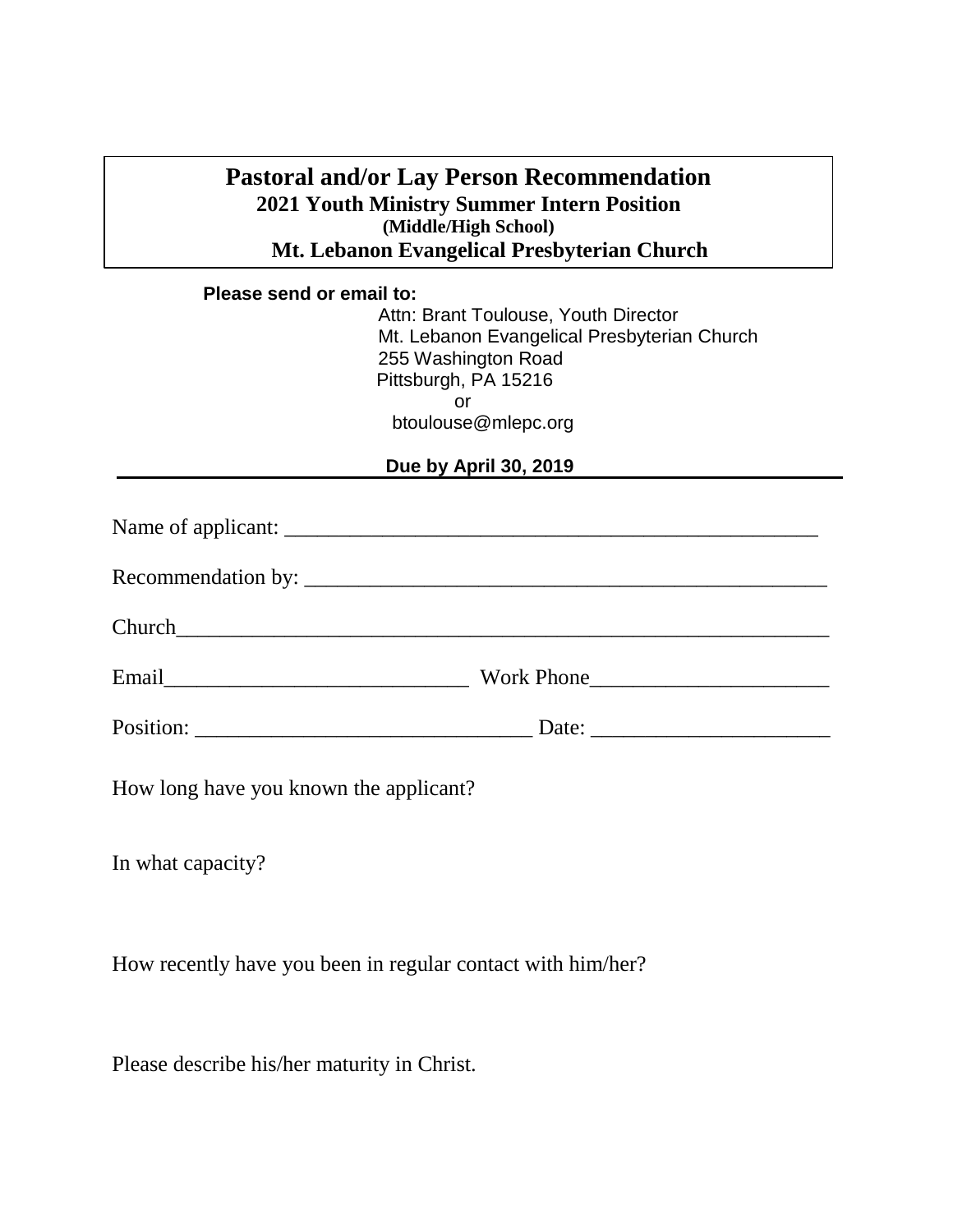# Pastoral and/or Lay Person Recommendation Continued:

| Please rate the applicant using the following rating system and comment as you are able.<br>1 – outstanding $2$ – very good $3$ – above average $4$ – adequate<br>$5$ – needs improvement $6$ – poor $7$ – unable to comment |              |                |                |                |   |   |                          |
|------------------------------------------------------------------------------------------------------------------------------------------------------------------------------------------------------------------------------|--------------|----------------|----------------|----------------|---|---|--------------------------|
| Loves and supports others<br>Comment:                                                                                                                                                                                        | $\mathbf{1}$ | $\overline{2}$ | $\overline{3}$ | $\overline{4}$ | 5 | 6 | $\overline{7}$           |
| Follows through on tasks<br>Comment:                                                                                                                                                                                         | $\mathbf{1}$ | $\overline{2}$ | 3              | $\overline{4}$ | 5 | 6 | $\overline{7}$           |
| Is a team player<br>Comment:                                                                                                                                                                                                 | $\mathbf{1}$ | $\overline{2}$ | 3              | $\overline{4}$ | 5 | 6 | $\overline{7}$           |
| Is on time and reliable<br>Comment:                                                                                                                                                                                          | $\mathbf{1}$ | $\overline{2}$ | $\overline{3}$ | $\overline{4}$ | 5 | 6 | $\overline{7}$           |
| Energy level and attitude<br>Comment:                                                                                                                                                                                        | $\mathbf{1}$ | $\overline{2}$ | 3              | $\overline{4}$ | 5 | 6 | $\overline{\mathcal{L}}$ |
| <b>Communication skills</b><br>Comment:                                                                                                                                                                                      | $\mathbf{1}$ | $\overline{2}$ | 3              | $\overline{4}$ | 5 | 6 | 7                        |
| Knowledge of the Bible<br>Comment:                                                                                                                                                                                           | $\mathbf{1}$ | $\overline{2}$ | $\overline{3}$ | $\overline{4}$ | 5 | 6 | $\overline{7}$           |
| Leadership skills<br>Comment:                                                                                                                                                                                                | $\mathbf{1}$ | $\overline{2}$ | 3              | $\overline{4}$ | 5 | 6 | $\overline{7}$           |
| Teachable<br>Comment:                                                                                                                                                                                                        | $\mathbf{1}$ | $\overline{2}$ | 3              | $\overline{4}$ | 5 | 6 | $\overline{7}$           |

Please comment on the applicant's involvement with your church or ministry

Additional Comments: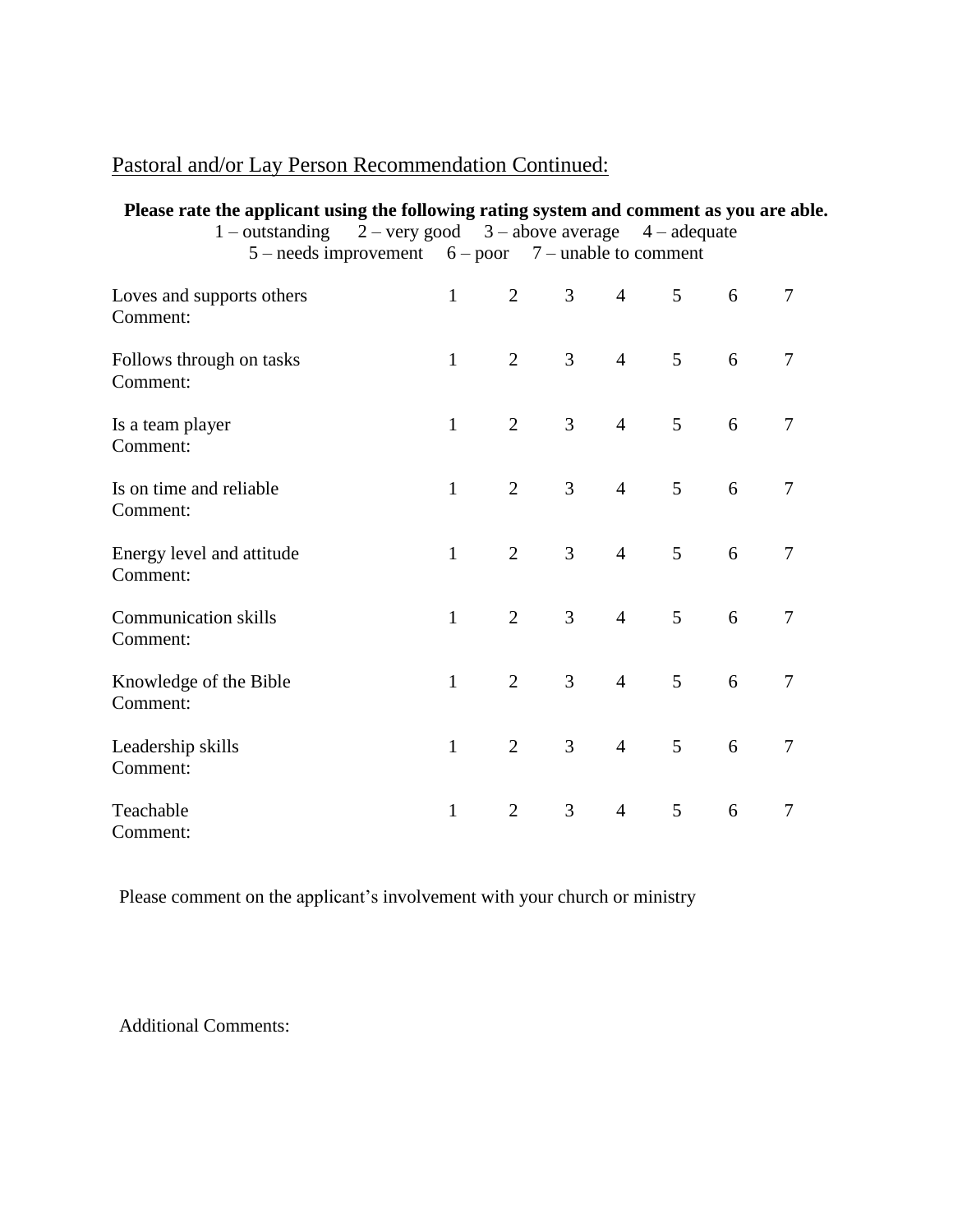# MLEPC Youth Ministry Summer Staff - Internship Contract

#### **General Qualifications**

- 1. A consistent, contagious, and fruitful relationship with Jesus Christ, exhibited by the Spirit as found in Galatians 5:22-23. A character that reflects Mark 12:28-33, Romans 12:1-2, 1 Timothy 3, and Titus 1.
- 2. A desire to serve and work with youth for the sake of the Gospel.
- 3. Completion of the Summer Staff Application and the Pennsylvania Acts 33  $\&$  34 clearance forms.
- 4. Commitment to MLEPC's Mission, Beliefs, and Values as found on the church website at [www.mlepc.org.](http://www.mlepc.org/)

## **Responsibilities & Duties**

- 1. Assist the Youth Director (YD) and/or Youth Ministry Team (YMT) in general administration needs, planning of summer events and communications with parents and youth.
- 2. Strive to build relationships with the youth during the summer through relational activities to include small groups, Bible studies, fun events, etc.
- 3. Planning and leading Sunday School Classes, Bible studies, small groups and youth group sessions.
- 4. Assist in planning and leading the summer schedule consisting of Middle & High School events, weekly events, and larger group events.
- 5. Be intentional in daily devotional time with God.

### **Supervision**

- **1.** The YD will meet weekly with the intern to review the weekly schedule, check-in, give any reports on ministry, and a have a time of devotions and prayer.
- **2.** The intern will meet with the Youth Ministry Elder and/or the Youth Ministry Team once at the end of the summer (in mid-August) to give an evaluation of the program.

### **Personnel Matters**

- 1. Official start date of the internship: June 1, 2021
- 2. End date of the internship: August 13, 2021
- 3. Compensation of \$12.00 per hour and average of  $30 40$  hours per week.

\_\_\_\_\_\_\_\_\_\_\_\_\_\_\_\_\_\_\_\_\_\_\_\_\_\_\_\_\_\_\_\_\_\_\_\_\_\_\_\_\_ \_\_\_\_\_\_\_\_\_\_\_\_\_

\_\_\_\_\_\_\_\_\_\_\_\_\_\_\_\_\_\_\_\_\_\_\_\_\_\_\_\_\_\_\_\_\_\_\_\_\_\_\_\_\_ \_\_\_\_\_\_\_\_\_\_\_\_\_

- 4. Each intern will have one day off during the week and will have Saturday off when the schedule permits as arranged with YD.
- 5. Each intern will have 5 days off during the summer, but not during a scheduled program or trip, and with the clearance of the YD.

*Intern Signature Date*